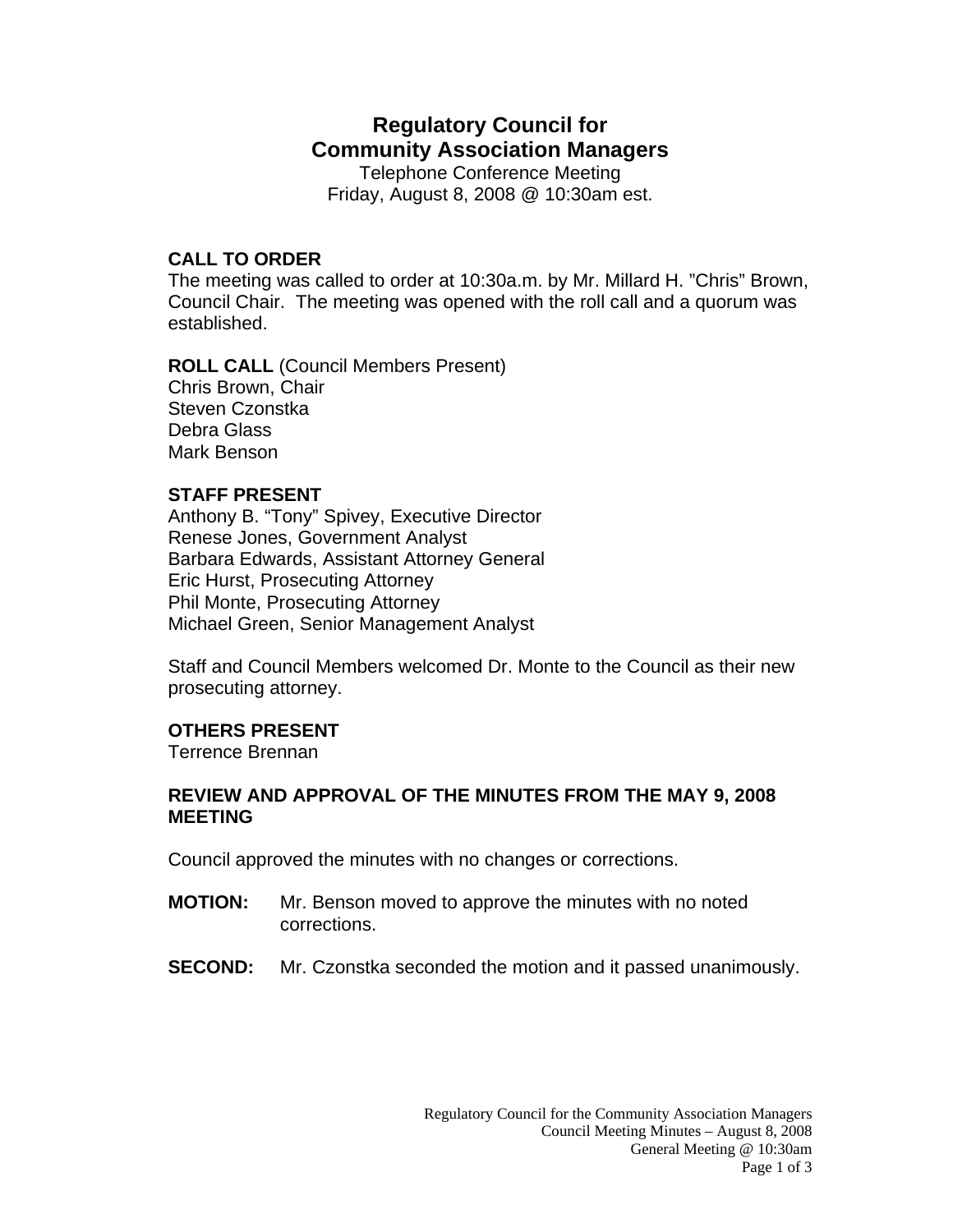# **CHAIR REPORT**

Mr. Brown had a few questions regarding the Public Services Announcements (PSA) airtime.

Mr. Green indicated that the PSA is presently running all over the state of Florida. At the requested of Mr. Benson he agreed to send a summary report of the PSA airtime to the council members.

The council requested Mr. Green to invest an additional \$50,000 into the PSA airtime.

**MOTION:** Mr. Benson moved to approve the \$50,000.

**SECOND:** Ms. Glass seconded the motion and it passed unanimously.

## **COUNCIL COUNSEL REPORT**

Ms. Edwards stated that there were no rules to be reported. She informed the Council that she will be moving the Council Rules to a new Rules Chapter 61E14. She also explained the procedures and costs of drafting rules.

Mr. Benson submitted a draft copy of Rules 61-20 FAC to be reviewed and approved by the Council. Mr. Brown informed Mr. Benson that the council approved him at the last meeting to work with Mr. Edwards regarding the rules. Ms. Edwards indicated that she needed more time to review the rules. The rules were tabled until Ms. Edwards can review them and make changes.

## **PROSECUTING ATTORNEY REPORT**

Mr. Hurst and Dr. Monte provided a disciplinary report dated June 18, 2008 which is included in the agenda material.

## **EXECUTIVE DIRECTOR'S REPORT**

Mr. Spivey provided a current financial report and a financial briefing during the meeting.

March 31, 2008 Financial Reports: Operating Account – \$1,459,000 Unlicensed Activity Account - \$141,292

Regulation report added for information purposes only.

Edison Community College Provider application was approved via staff and they were well pleased with the way the application was handled via the department.